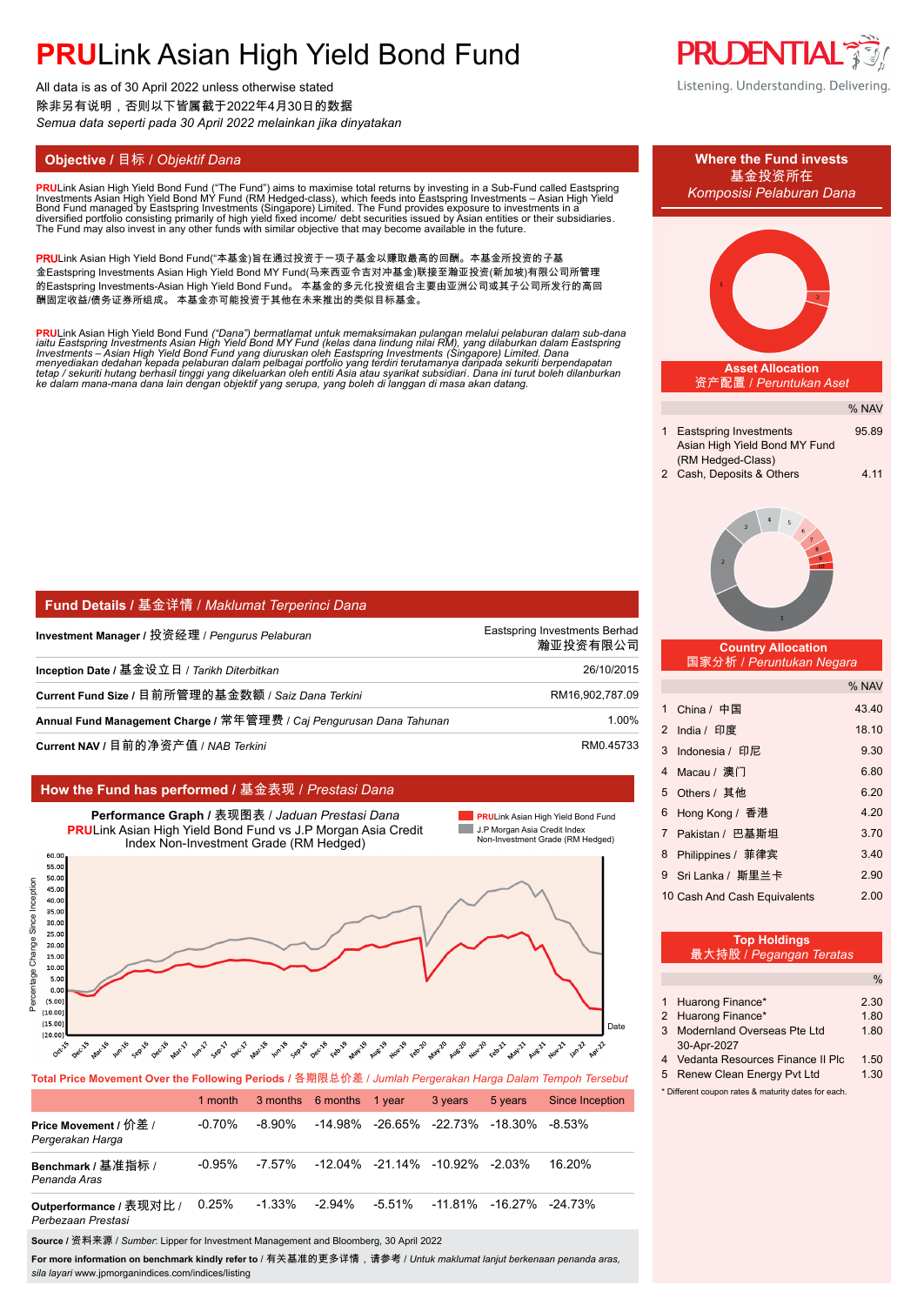All data is as of 30 April 2022 unless otherwise stated 除非另有说明,否则以下皆属截于2022年4月30日的数据 *Semua data seperti pada 30 April 2022 melainkan jika dinyatakan*

### **Monthly Update /** 每月简报 / *Peningkatan Bulanan*

#### **Market Review /** 市场回顾 */ Tinjauan Bulanan*

In April, global bond markets continued their downtrend as sustained inflationary pressures led to a relentless increase in global interest rates. Supply disruptions, exacerbated by the ongoing Russia-Ukraine military conflict and widening COVID-19 lockdowns in China, continued to exert upward pressure on goods and commodity prices. The rising interest rate environment weighed on the performance of Asian USD -denominated credits, including high yield bonds, resulting in the JPMorgan Asia Credit – Non-Investment Grade Bond index falling by 1% over the month.

In the US, data continued to point to a robust labour market with 431,000 jobs being added in March, while wages picked up. The strong jobs data helped firm expectations for a more aggressive tightening by the US Federal Reserve. Sustained inflationary pressures also continued to fuel hawkish monetary policy expectation with the US headline CPI rising broadly in line with expectations in March to 8.5% YoY, up from 7.9% in February. The expectation of more aggressive Fed tightening continued to send US interest spiralling higher, although this time led by the longer end of the curve. Over the month, the 2- year US Treasury yield rose by 38 bps while 10-year yield rose by 60 bps to 2.93%.

In Asia, focus remained on China's zero-COVID policy amid the widening spread of the Omicron variant. However, economic data released during the month did not paint an overly bearish picture as the full impact of lockdowns, which began in late March, was not fully captured. China's 1Q22 GDP growth came in stronger than expected with the economy expanding by 4.8% YoY. Investments in manufacturing increased 15.6% while fixed asset investments exceeded the consensus growth forecast of 8.5%. To support the economy, the People's Bank of China (PBOC) lowered banks' reserve requirement ratio by 25 bps last month, while property measures were eased further in various Chinese cities. Elsewhere in Asia, high-frequency data also pointed to general resilience in economic activities.

Nevertheless, investor sentiment in the credit market remained cautious given concerns over China's growth outlook as well as the volatility in US interest rates . While the Asian high yield bond market registered an overall decline over the month , performance across sectors was deeply uneven; Specifically, selected high yield corporate sectors, such as real estate, as well as quasi-sovereign issuers, managed to post positive gains on the back of credit spread tightening and accrual income. The outperformance of the real estate sector was bolstered by the resilient performance of China real estate credits. While negative idiosyncratic news continued, signs of further policy easing led to the continued rally in some parts of the market. Notably, it was reported that Chinese regulators have instructed major financial institutions including banks and asset management companies to provide conditional supports to 12 credit-fragile developers, leading to hopes that more help is on the way for the developers facing liquidity stress.

On the other end of the spectrum, spreads of high yield sovereigns, led by Sri Lanka, widened following the announcement of a debt suspension by the Sri Lanka government amid a deepening economic crisis. Other laggards during the month included the Macau gaming sector which continued to come under pressure due to expectation of a slower-than-expected recovery of gaming revenue due to the COVID lockdowns in China.

全球债券市场于4月份延续跌势,因为全球利率在持续的通胀压力下不断看涨。俄乌军事冲突持续演进以及中国扩大防疫封锁措施使供应链中断情况雪上加霜,并继续 对物品和大宗商品价格施加上行压力。利率看涨环境拖累亚洲美元信贷,包括高收益债券的表现,进而导致JPMorgan亚洲信贷非投资级债券指数月内滑落了1%。

在美国,数据继续显示劳动力市场表现强劲,3 月份新增了43万1000 个工作岗位,同时工资有所回升。 强劲的就业数据有助于确定美联储更积极收紧政策的预期。此 外,持续的通胀压力也继续助长鹰派的货币政策预期。美国 3 月份总体消费价格指数按年上涨至 8.5%,符合预期,并高于2 月份的 7.9%。市场对美联储更激进收紧 政策的预期继续推动美国利率走高,虽然这次是由长期利率领涨。检讨月份下,两年期美国国债收益率上涨38个基点,10 年期收益率则走高60 个基点至 2.93%。

亚洲方面,鉴于奥密克戎变异株广泛传播,中国新冠疫情清零政策仍然成为焦点。尽管如此,月内发布的经济数据并未显示情况过于悲观,原因是3 月下旬展开的封 锁行动带来的冲击并未完全体现出来。中国2022 年第一季度的国内生产总值增长优于预期,经济按年扩张4.8%。制造业投资增长 15.6%,此外,固定资产投资增长 超越8.5%的一般预测。为扶持经济,中国人民银行(PBOC)上个月将银行存款准备金率下调了 25 个基点,同时中国多个城市进一步放宽了房地产措施。在亚洲其他 地方,高频数据也表明经济活动普遍具有弹性。

尽管如此,信贷市场的投资情绪保持谨慎,归咎于市场对中国经济增长前景和美国利率波动存有的顾虑。亚洲高收益债券市场月内整体上下跌之际,各领域的表现却 明显参差不齐;具体而言,在信用价差收紧和应计收入支撑下,房地产等特定高收益企业以及准主权发行方得以交出正面回酬。中国房地产信贷的坚韧表现为房地产 板块的优异走势提供了支撑。尽管特殊负面消息持续存在,政策进一步放宽的迹象导致部分市场持续走高。值得注意的是,据报道,中国监管机构已指示银行和资产 管理公司等主要金融机构向12家信用脆弱的开发商提供有条件支持,让面临流动性压力的开发商有望获得更多帮助。

另一方面,继斯里兰卡政府在经济危机加剧下宣布暂停偿还债务后,以斯里兰卡为首的高收益主权债券的价差扩大。检讨月份下走势落后的其他输家包括澳门博彩 业。该行业继续承压,因为博彩收入复苏在新冠疫情导致的封锁下较预期缓慢。

*Pada bulan April, pasaran bon global meneruskan aliran menurun apabila tekanan inflasi yang berterusan telah memacu peningkatan kadar global yang bertali arus. Gangguan bekalan diburukkan lagi oleh konflik ketenteraan Rusia-Ukraine yang berterusan dan sekatan pergerakan COVID-19 yang meluas di China terus memberikan tekanan ke atas harga barangan dan komoditi. Persekitaran kadar faedah yang meningkat menghimpit prestasi kredit Asia berdenominasi USD termasuk bon hasil tinggi, lalu menyebabkan indeks JPMorgan Asia Credit – Non-Investment Grade Bond jatuh sebanyak 1% dalam tempoh tinjauan.*

*Di AS, data terus menunjukkan pasaran buruh yang teguh dengan 431,000 peluang pekerjaan ditambah pada Mac, manakala gaji meningkat. Data pekerjaan yang mantap membantu jangkaan kukuh tentang pengetatan yang lebih agresif oleh Rizab Persekutuan AS. Tekanan inflasi yang mampan juga terus mendorong jangkaan dasar monetari yang agresif dengan IHP utama AS meningkat kepada 8.5% YoY secara meluas sejajar dengan jangkaan pada Mac, meningkat daripada 7.9% pada Februari. Jangkaan pengetatan Fed yang lebih agresif terus menyebabkan kadar faedah AS melonjak lebih tinggi, walaupun diterajui oleh keluk yang lebih panjang. Menelusur bulan tinjauan, hasil Perbendaharaan 2 tahun AS meningkat sebanyak 38 mata asas manakala hasil 10 tahun meningkat sebanyak 60 mata asas kepada 2.93%.*

*Di Asia, tumpuan kekal pada dasar sifar COVID China di tengah-tengah penularan varian Omicron yang semakin meluas. Bagaimanapun, data ekonomi yang dikeluarkan pada bulan itu tidak menunjukkan gambaran yang terlalu lemah ekoran impak penuh sekatan pergerakan, yang bermula pada akhir Mac, tidak dicerap sepenuhnya. Pertumbuhan KDNK 1Q22 China dicatat lebih kukuh daripada jangkaan dengan ekonomi berkembang sebanyak 4.8% YoY. Pelaburan dalam pembuatan meningkat 15.6% manakala pelaburan aset tetap melebihi unjuran pertumbuhan konsensus 8.5%. Untuk menyokong ekonomi, Bank Rakyat China (PBOC) menurunkan nisbah keperluan rizab berkanun bank sebanyak 25 mata asas bulan lepas, manakala langkah hartanah dilonggarkan lagi di pelbagai bandar raya China. Di tempat lain di Asia, data frekuensi tinggi juga menunjukkan kemampanan umum aktiviti ekonomi.*

*Namun begitu, sentimen pelabur terhadap pasaran kredit kekal berhati-hati ekoran kebimbangan terhadap prospek pertumbuhan China serta ketaktentuan kadar faedah AS. Walaupun pasaran bon hasil tinggi Asia mencatatkan penurunan keseluruhan di sepanjang bulan, prestasi merentas sektor sangat tidak sekata;* 

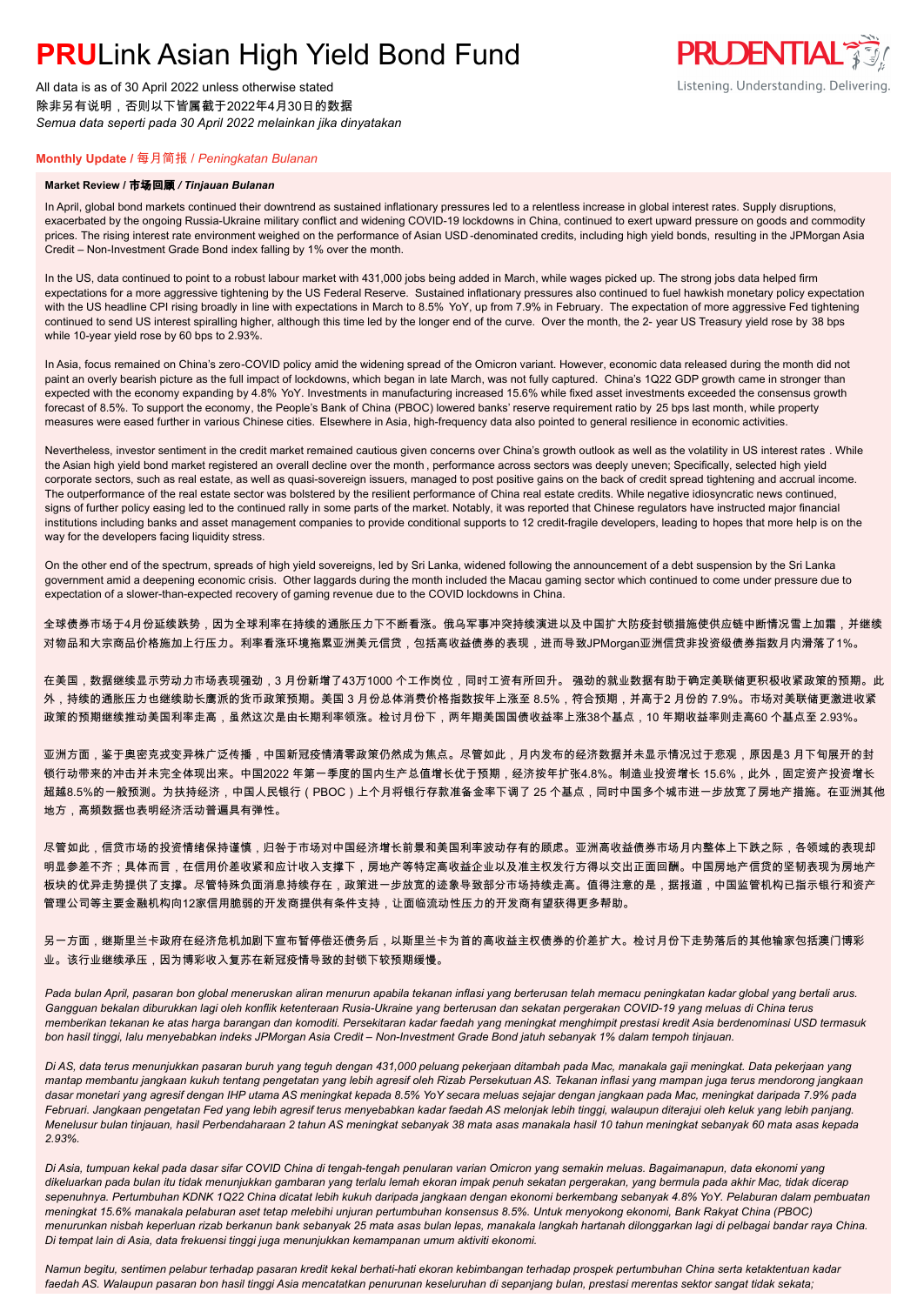All data is as of 30 April 2022 unless otherwise stated 除非另有说明,否则以下皆属截于2022年4月30日的数据 *Semua data seperti pada 30 April 2022 melainkan jika dinyatakan*



*Khususnya sektor korporat hasil tinggi tertentu seperti hartanah, serta penerbit kuasi kerajaan yang berjaya mencatatkan keuntungan positif berikutan pengetatan spread kredit dan pendapatan akruan. Prestasi baik sektor hartanah disokong oleh prestasi mampan kredit hartanah China. Walaupun berita idiosinkratik negatif berterusan, tanda-tanda pelonggaran dasar selanjutnya membawa kepada peningkatan yang berterusan di beberapa bahagian pasaran. Terutamanya, dilaporkan bahawa pengawal selia China telah mengarahkan institusi kewangan utama termasuk bank dan syarikat pengurusan aset untuk menyediakan sokongan bersyarat kepada 12 pemaju yang rapuh kredit, lalu membenihkan harapan bahawa lebih banyak bantuan kepada pemaju yang menghadapi kekangan kecairan sedang diusahakan.*

*Di hujung spektrum yang lain, spread kerajaan hasil tinggi diterajui oleh Sri Lanka melebar berikutan pengumuman penggantungan hutang oleh kerajaan Sri Lanka di tengah-tengah krisis ekonomi yang semakin meruncing. Sektor perjudian Macau antara yang ketinggalan sementelah terus menerima tekanan berikutan jangkaan pemulihan pendapatan perjudian yang lebih perlahan daripada jangkaan akibat sekatan pergerakan COVID di China.*

### **Market Outlook /** 市场展望 */ Gambaran Bulanan*

With the ongoing conflict between Russia and Ukraine as well as lockdowns in China, the macroeconomic uncertainties have risen. Sustained supply disruptions have resulted in significant upward pressure on inflation, which may to more aggressive monetary policy tightening by major central banks. At the same time, global growth is likely to be challenged as consumption is crimped by the rising goods and commodity prices, while the tightening financial conditions could also weigh on investments.

While the stagflation risks have risen, however, this is not our base case scenario, as we expect the waning impact of the Omicron variant, robust labour market, and generally healthy corporate fundamentals to provide some support to global growth even as it is expected to moderate at a pace that is greater than what was expected at the start of the year. We also maintain our expectation that Asia could still weather the current challenging macroeconomic environment relatively better , helped by the more ample fiscal room in the region to mitigate the impact of price increases and support growth in the region. China, similarly, which is facing most the severe lockdown since the initial wave of COVID-19 infection, has significant room to ease monetary and fiscal measures to stabilise growth

As such, while we remain mindful of the ongoing macroeconomic headwinds on individual issuers in the Asian USD credit market , most issuers should be able to weather through the current growth headwinds and rising input prices. The China real estate sector could also see some stabilisation further out should the easing of policy measures be sustained could continue to be dampened by the COVID-19 lockdowns.

俄罗斯和乌克兰之间的冲突持续上演以及中国实施封锁措施加剧了宏观经济的不确定性。通胀在持续的供应链中断下面临显著的上行压力,并可能导致主要央行更积 极收紧货币政策。与此同时,物品和大宗商品价格上涨限制了消费,而金融形势收紧也可能对投资构成压力。

虽然滞胀风险升温,这不是我们认为会发生的一般情况。尽管全球增长料以高于年初预期的速度放缓,我们预计,奥密克戎变异株的影响减弱、劳动力市场强劲以及 企业基本面普遍健康将为全球增长提供支撑。我们仍然认为亚洲能相对较好地应对充满挑战的宏观经济环境,多谢该地区更充足的财政空间,有助于减轻物价上涨的 冲击并支持增长。同样,虽然中国正面临自第一波COVID-19 感染以来最严重的封锁,但其仍有很大空间放松货币和财政措施以稳定增长。

有鉴于此,虽然我们仍然关注持续的宏观经济逆风对亚洲美元信贷市场个别发行方带来的冲击,大多数发行方料得以度过当前的增长逆风和不断上涨的投入价格。中 国房地产行业方面,尽管我们留意到房地产销售在短期内可能会继续受到 COVID 封锁的影响;如果当局继续放宽政策措施,中国房地产领域料会进一步企稳。

*Lantaran konflik yang berterusan antara Rusia dan Ukraine serta sekatan pergerakan di China, maka ketaktentuan makroekonomi telah meningkat. Gangguan bekalan yang berterusan telah mengakibatkan tekanan menaik yang ketara terhadap inflasi, yang mungkin mendesak bank utama mengetatkan dasar monetari dengan lebih agresif. Pada masa yang sama, pertumbuhan global mungkin akan ditantang kerana penggunaan disekat ekoran kenaikan harga barangan dan komoditi, manakala keadaan kewangan yang semakin sempit juga boleh menjejaskan pelaburan.*

*Walaupun risiko stagflasi telah meningkat, namun ia bukanlah perihal senario asas kami, kerana kami menjangkakan kesan varian Omicron yang semakin berkurangan, pasaran buruh yang teguh dan asas korporat yang secara amnya sihat dapat memberikan sedikit sokongan kepada pertumbuhan global walaupun ia dijangka akan menyederhana pada tempo yang lebih panjang daripada yang dijangkakan di awal tahun. Kami juga mengekalkan tanggapan bahawa Asia masih boleh mengharungi persekitaran makroekonomi semasa yang mencabar secara relatif lebih baik, dibantu oleh ruang fiskal yang lebih luas untuk mengurangkan kesan kenaikan harga sekaligus menyokong pertumbuhan di rantau ini. China begitu juga, turut mendepani sekatan pergerakan paling ketat sejak gelombang awal jangkitan COVID-19, maka negara tersebut mempunyai ruang yang besar untuk memudahkan langkah monetari dan fiskal bagi menstabilkan pertumbuhan.*

*Oleh yang demikian, sementara kami sentiasa mengambil kira tekanan makroekonomi yang berterusan terhadap penerbit individu melibatkan pasaran kredit Asia USD, sebilangan besar penerbit sepatutnya dapat mengharungi cabaran pertumbuhan semasa dan harga input yang meningkat. Sektor hartanah China juga boleh menyerap sebahagian penstabilan lebih lanjut sekiranya langkah-langkah dasar yang dilonggarkan dapat diteruskan namun sekatan pergerakan COVID-19 boleh melemahkannya.*

### **Fund Review & Strategy /** 基金表现评论与投资策略 */ Tinjauan dan Strategi Dana*

The Fund returned -0.70% for the month, outperforming the benchmark return of -0.95% by 0.25%. Year-to-date, the Fund returned -12.34%, underperforming the benchmark return of -10.68% by 1.66%.

A key positive contributor during the month was the overweight in the China real estate sector given its outperformance during the month . Gains from credit selection in the sector, namely the overweight in better-quality high yield names, as well as state-linked names, also contributed to gains. Other positive contributors included the Fund's exposures to selected local government-linked issuers, which fared well relative to the broad high yield market. The underweight in India consumer sector also contributed positively, although gains were partly negated by the overweight in the India utilities and oil&gas names. Further, credit selection effects in Indonesia also contributed negatively, particularly in the real estate sector.

With the on-going lockdowns in the major cities in China, we are turning cautious on the private developers' ability to meet their sales targets this year and hence have rotated more into state-owned (SOE) linked real estate names which we think will be able to defend their investment grade ratings and maintain better funding access, which is much needed in order to weather through the current liquidity squeeze.

此基金于检讨月份下录得-0.70%回酬,基准为-0.95%,所以超越基准0.25%。年度至今,基金的回酬是-12.34%,跑输提供-10.68%回酬的基准1.66%。

检讨月份下的主要正面贡献因素是加码月内走势卓越的中国房地产领域。此外,该行业的信贷选择,即增持优质的高收益以及与国有相关的证券带来的收益也为基金 表现作出贡献。其他积极因素包括基金对特定地方政府相关发行方作出的投资;与广泛的高收益市场相比,这些发行方表现良好。另外,尽管在印度公用事业和石油